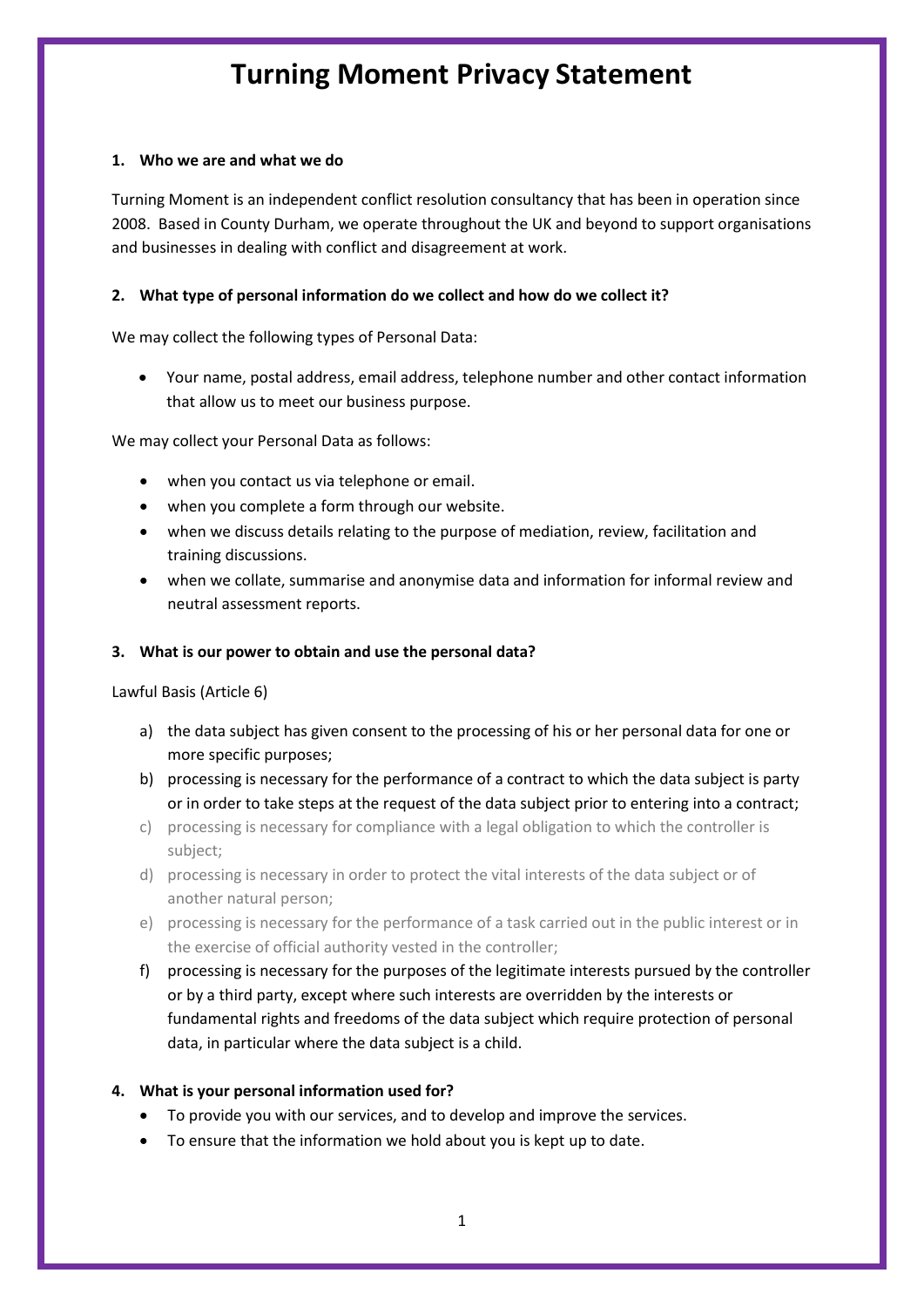# **Turning Moment Privacy Statement**

## **5. Will your personal information be shared?**

- We will not share your personal data without explicitly seeking your permission first.
- When we are conducting informal review and neutral assessments, we aggregate, summarise and anonymise personally identifiable information before sharing.

### **6. How do we keep your personal information secure?**

The security of your personal information is important to us. We follow a range of security procedures to control and safeguard access to and use of your personal information:

- Controlling access to systems and networks allows us to stop people who are not allowed to view your personal information from getting access to it.
- Encryption, meaning that information is hidden so that it cannot be read without special knowledge (such as a password). This is done with a secret code or what's called a 'cypher'. The hidden information is said to then be 'encrypted'.
- Pseudonymisation, meaning that we'll use a different name so we can hide parts of your personal information from view.
- Coaching for our staff allows us to make them aware of how to handle information and how and when to report when something goes wrong.
- We do not allow the recording of meetings, sessions or workshops either covertly or overtly.
- Regular testing of our technology and ways of working including keeping up to date on the latest security updates.

#### **7. How long will we keep your personal information?**

After we deliver a service to you, we keep your information as a business record of what was delivered for a period of 5 years.

For specific services such as mediation and review processes, we delete your information and data as soon as is practicable after the work is finished – (normally 2- 5 weeks).

Where there is a legal requirement for us to keep personal information for a longer period, we will undertake to do so.

#### **8. Is your personal information processed overseas?**

Your personal information is not processed overseas.

#### **9. Marketing**

At no time will your information be passed to organisations external to us for marketing or sales purposes or for any commercial use without your prior express consent.

#### **10. What are your Information Rights?**

Your Information Rights are set out in law. Subject to some legal exceptions, you have the right to: